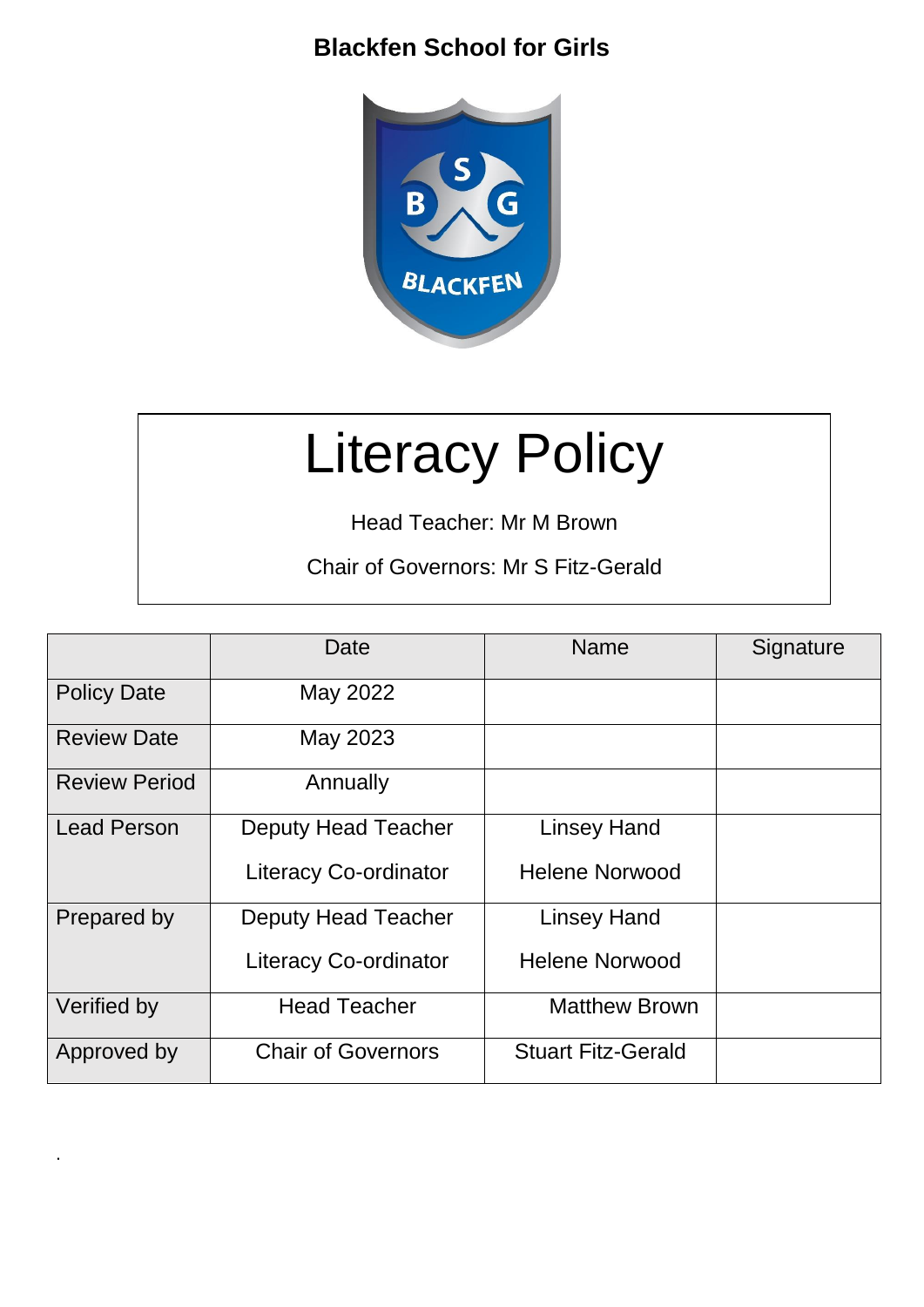#### **Statutory Statement**

Blackfen School for Girls is committed to raising the standards of Literacy and understand that Literacy skills are fundamental to learning. Literacy is seen as integral to the school curriculum by developing students' abilities to speak, listen and communicate, read, question and express themselves confidently and coherently both orally and in writing. All departments and all members of staff understand they have a crucial role to play in supporting the development of students' literacy and that competent literacy skills enable students to read, understand and access examination materials, so that students are able to achieve their full academic potential across all subject areas. Enrichment opportunities such as whole school competitions, student ambassadors, library and other Literacy events ensure that all students can build these essential skills both within and outside the classroom.

The Department for Education (2012) Teachers' Standards state that all teachers must:

'demonstrate an understanding of and take responsibility for promoting high standards of Literacy, articulacy and the correct use of standard English, whatever the teacher's specialist subject'.

#### **Rationale**

Literacy skills are seen as fundamental in supporting the process of teaching and learning, in particular to:

- enhance the ability of all students to synergistically use literacy skills effectively across all subjects
- encourage enthusiasm in all students for reading wide ranges of literature, communicating ideas confidently through different styles of writing and to be able to verbally express themselves coherently and articulately by providing opportunities to develop oracy through debate, presentations and classroom discussion
- develop the literacy skills necessary to fulfil the demands of further education, employment and adult life.

#### **Outcomes**

- to have a strategic vision to maintain and improve standards in Literacy across the school
- to encourage a high profile of Literacy around the school and to highlight its significance
- to ensure consistency of practice
- coordinate the development of cross curricular resources that will support subject and classroom teaching
- to identify students with the necessary skills to support other students in lessons
- to analyse and review Literacy data to identify those students needing support and intervention
- to indicate areas for collaboration between subjects
- to assist the transfer of students' knowledge, skills and understanding between subjects.
- to provide enrichment opportunities for students to develop wider Literacy skills outside of the classroom
- to liaise with and support the aims of the school library

# **Procedures**

#### **Consistency of Practice:**

- departmental audits are carried out in order that all staff work together and take ownership of agreed strategies
- see *Appendix 1* which looks at the practice of all staff.

#### **Areas of Collaboration:**

see *Appendix 2* which looks at areas for collaboration.

#### **Skills:**

• see *Appendix 3* which looks at the common approach to literacy skills across the curriculum.

# **Transfer of Skills:**

• see *Appendix 4* which looks at style of delivery.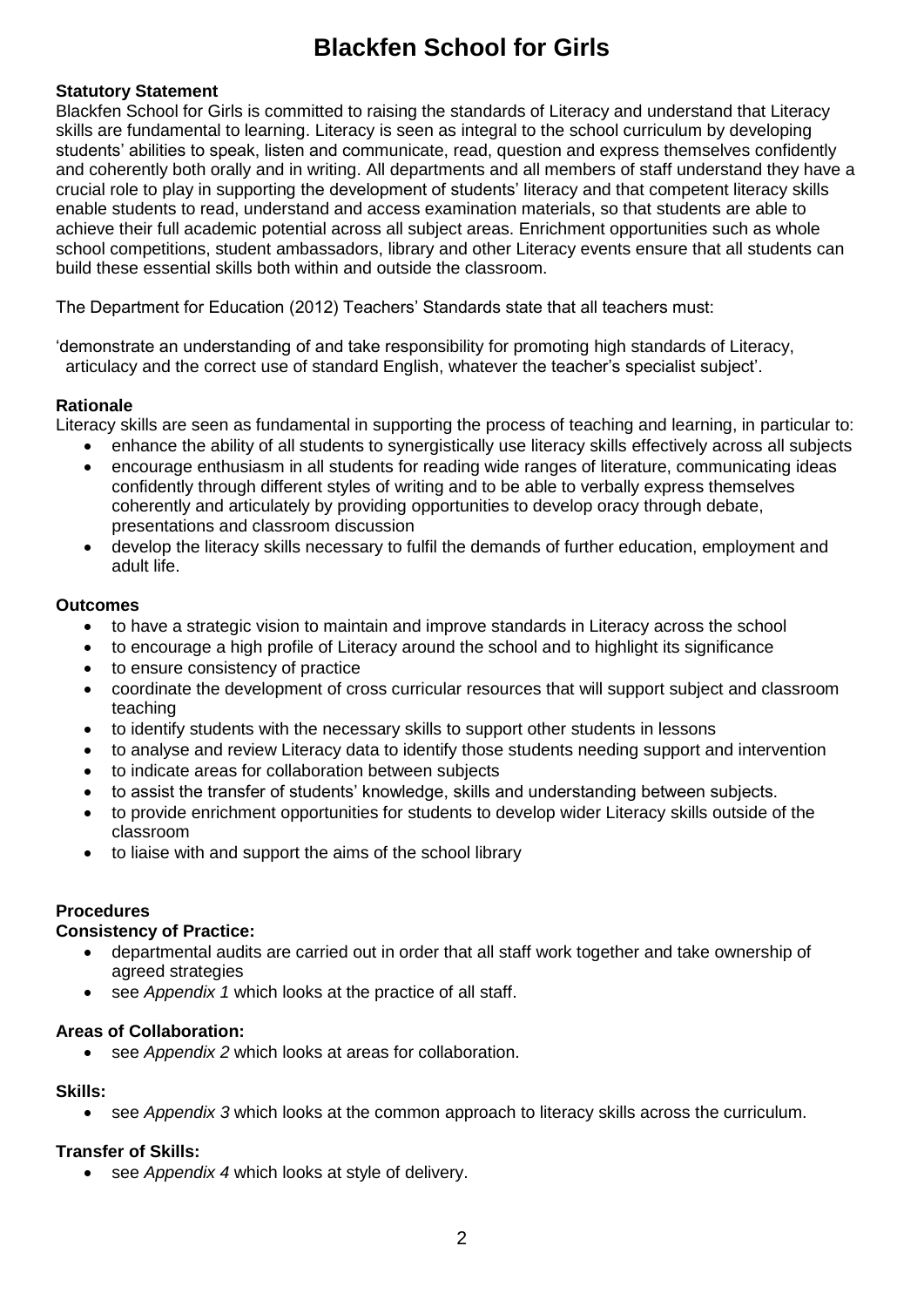#### **Key roles**

*DHT:* to liaise with Literacy Coordinator to ensure smooth running of Literacy initiatives *Literacy Coordinator*: Create and provide Literacy resources to be used by form tutors during community time. Undertake regular learning walks to assess effectiveness in raising standards. Analyse and review reading ages to celebrate success and identify intervention needs and monitor the relative performance of PP students in Literacy. Promote awareness of Literacy skills throughout the school in order to improve standards, particularly through high quality displays, whole school competitions, staff CPD, assemblies and student working parties. Ensure a close working relationship and involvement with school governors in Literacy events and policy. Promote the use of the whole school Literacy marking code, helping to support faculty leaders in the monitoring of students' work by regular book scrutiny to ensure quality, consistency and to identify areas for improvement.

#### **Other Related Documents:**

Improving Literacy in secondary schools: a shared responsibility- April 2013. Raising standards in Literacy- March 2012.

# **Appendix 1:**

#### **All teachers should:**

- be aware of the techniques used in other subjects to promote Literacy and provide assistance and advice to other faculty areas, so that a correct and consistent approach is used
- provide information to other staff on appropriate expectations of students and difficulties likely to be experienced in various age and ability groups
- work to ensure that Literacy Leaders have appropriate skills to be able to assist with the work in all areas of the curriculum.

# **Appendix 2:**

# **Areas of Collaboration:**

- CPD and TTK sessions to be delivered to the staff throughout the year.
- Coach a student working party of Literacy Ambassadors to assist in promoting an awareness and enjoyment of Literacy throughout the school.
- Develop resources, activities, information and instructions for the use of Literacy Skills across all subjects, which are to be made available in both staff and student rooms in SharePoint.
- A generic Literacy Skills wheel to be developed for consistent use throughout the school.
- Activities to be produced by the Literacy Coordinator for Community Time by working with Form Tutors, to help improve Literacy.
- Literacy Coordinator to maintain the high profile of literacy outside the school, though contact with parents through the newsletter and literacy events.
- Literacy Coordinator to maintain the high profile of literacy within the school through noticeboards, staff meetings and liaison with Form Tutors and the School Governing Body.

# **Appendix 3**

## **Skills**

# **Speaking and listening**

Speech is our main means of communication in everyday life and is fundamental to the development of understanding. Our aim is to develop increasing confidence and competence in speaking and listening so that all students are able to:

- clarify and express their ideas and explain their thinking
- adapt their speech to a widening range of circumstances including paired and group discussions and speaking to a larger audience
- use varied and specialised vocabulary
- speak for a range of purposes e.g. to narrate, to analyse, to explain, to reflect and evaluate
- listen with understanding and respond sensitively and appropriately.

In our teaching we should provide planned opportunities across the curriculum for students to engage in purposeful talk, both formally and informally. In planning for discussion, we should consider pace and timing so that purposeful talk is maintained. Whilst teacher exposition is essential we should take account of demands on concentration to ensure that students are required to listen for realistic lengths of time.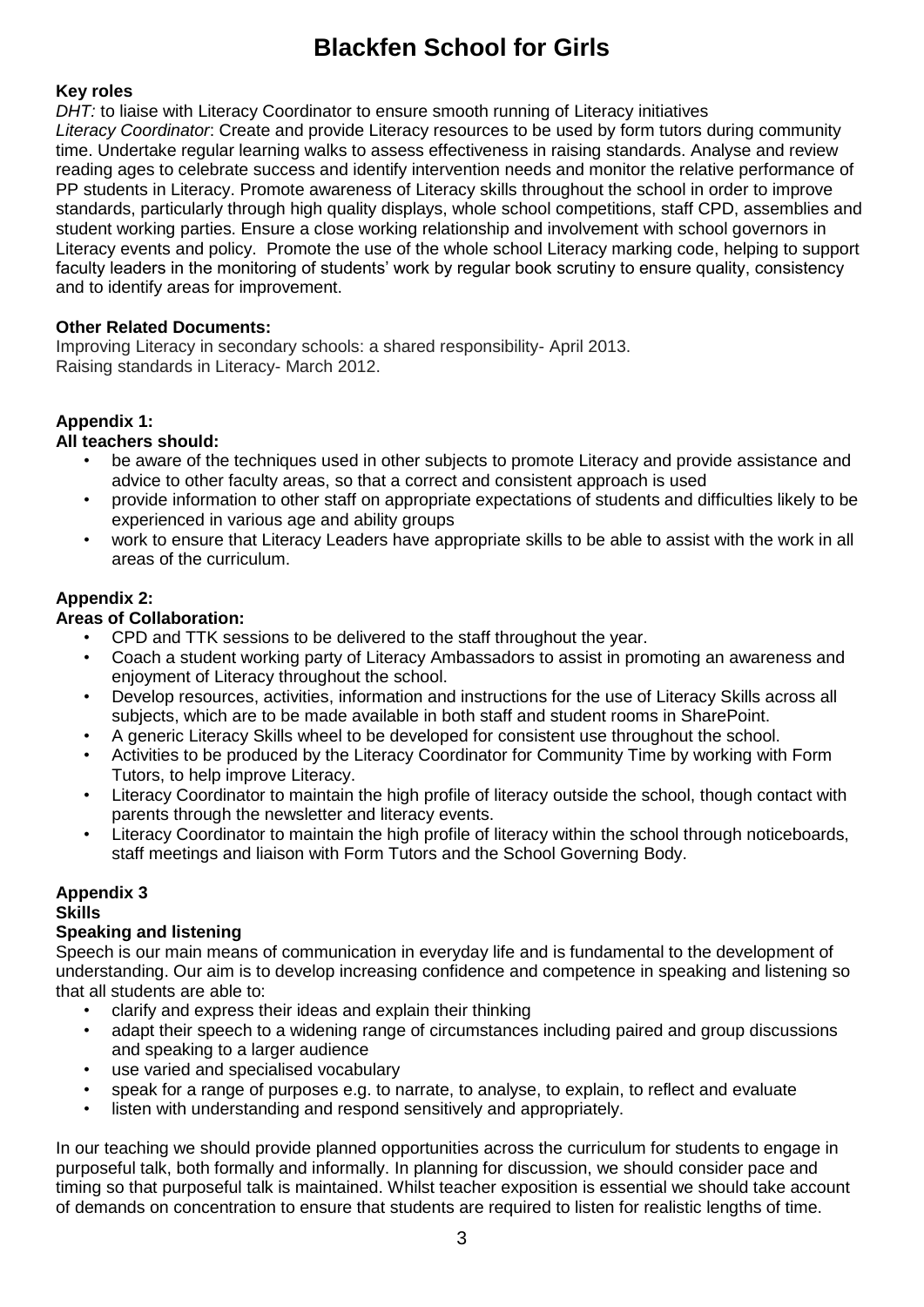Staff will give students regular opportunities to speak and listen in the following contexts:

- in pairs with a working partner
- in small groups with opportunities to take on the roles of chair or scribe
- with the teacher or another adult
- in whole class discussions
- presentations to a wider audience.
- In these contexts, some of the following activities should take place:
- exploring and describing events, activities and problems, exploring and developing ideas with others
- reporting back to a wider audience in order to consolidate ideas and understanding
- asking questions as well as answering them
- speculating, hypothesising and imagining
- planning, organising and reviewing activities
- investigating and solving problems collaboratively
- evaluating experiences and reflecting on learning
- speaking at length and adopting the 'expert' role.

#### **Reading**

Our shared vision is to develop students' reading ages so that they are able to develop a lifelong love of reading and to not only be able to access but enjoy different texts and ranges of literature both in school and independently at home. In particular, reading skills should be developed in order that students are able to read fluently, accurately and with understanding become independent and critical readers and make informed and appropriate choices select information from a wide range of texts and sources including print, media and ICT and to evaluate those sources

- apply techniques such as skimming, scanning, and text-marking effectively in order to research and appraise texts
- staff should use available data on students' reading levels in order to make informed choices about appropriate texts and to plan appropriate support for students in order that they may successfully access texts.

Planned opportunities across the curriculum should be provided for students to:

- read independently and engage with narratives of events or activities
- read and follow written instructions
- make inferences and support their opinions with specific references to the text
- follow up their interests and read texts of varying lengths
- question and challenge printed information and views
- read with an understanding of different purposes, audiences and contexts
- read and explore ideas and theories from different perspectives and draw their own conclusions
- learn how to sift and select, and take notes from text and read to locate and relocate information
- learn how to scan for overall meaning and scan for key points, words and phrases
- analyse and understand how language is structured through grammar, sentence and paragraph construction to support meaning and understanding
- use reading to research and investigate from printed words, moving images, ICT texts.